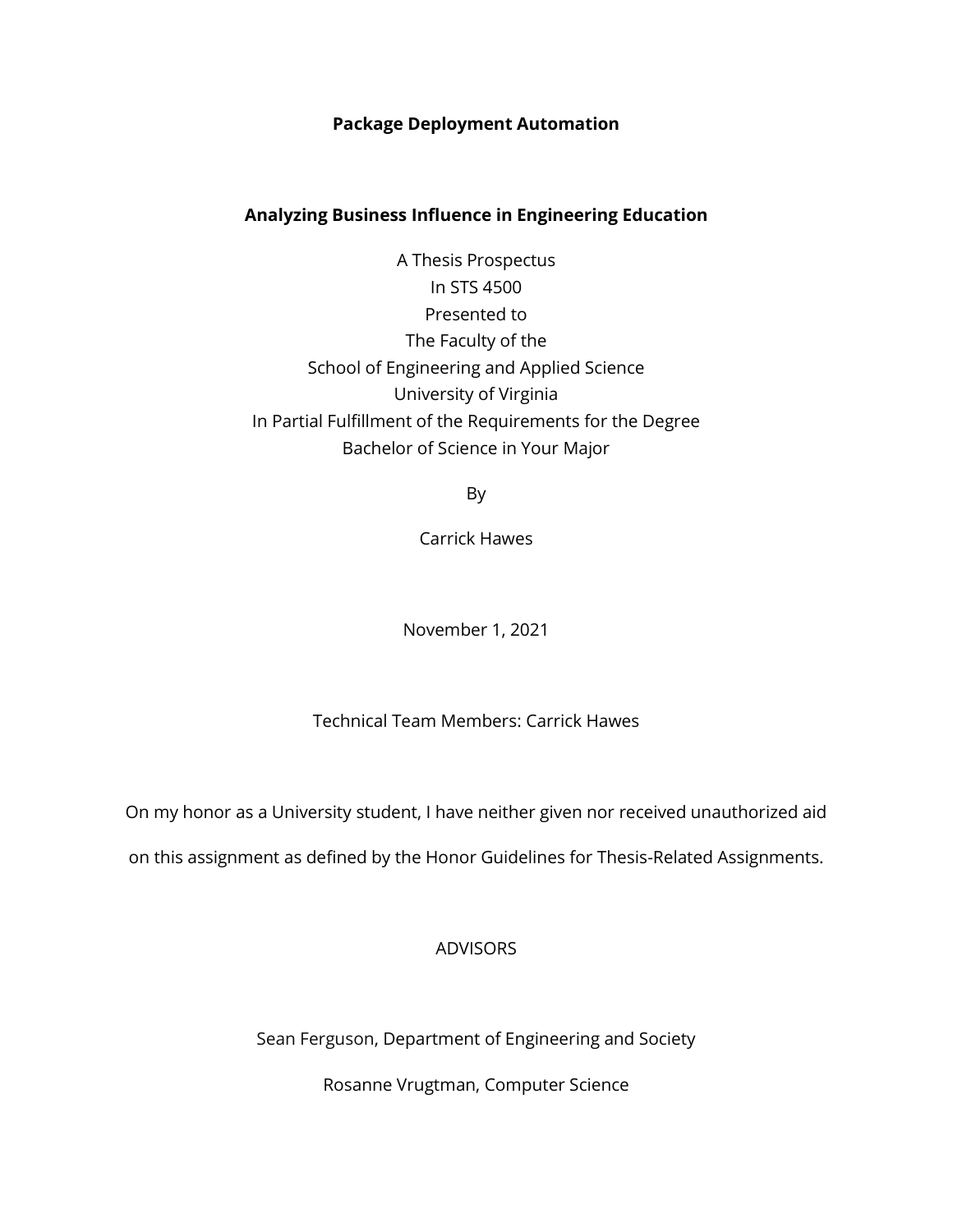#### **Introduction**

For my capstone project, I will be writing about my Summer 2020 internship with SES Satellites. During the internship, my project was to automate SES's package deployment system. This project is important to SES because with an automated deployment system, employees do not have to waste their time individually deploying packages every time a new server is created or every time a new package is needed on a set of existing servers. The objectives of this project were to stand up a server that could house packages, integrate software that could pull packages from the server previously mentioned and deploy them elsewhere, deploy to test environments, and write scripts to distribute the packages to the right servers. Having finished the project, SES is now able to write more scripts to easily deploy specific packages to different groups of servers.

I will be linking my Summer 2020 internship experience to my STS research project by analyzing the imaginaries involved in the education of engineers. These imaginaries are concerned with the material best suited for engineers' learning. The analysis of these imaginaries is important because it affects the job opportunities of recently-graduated engineers. According to the U.S. Census Bureau, 69% of engineers are employed in occupations requiring at least a bachelor's degree and 42% are employed in occupations requiring an advanced degree (like master's, doctoral, or professional degrees) (U.S. Bureau of Labor Statistics, 2020). This implies that while some people are able to become engineers without attending some form of higher education, getting a degree can still be helpful in obtaining an engineering job. Analyzing the imaginaries for engineering education is also important to non-engineers through unknowns: maybe their children will pursue engineering degrees and be affected by this. Moreover, engineers have a large impact on society, having a hand in designing vehicles, buildings, infrastructure and more. Thus, anyone who uses a car, plane, train, or building is affected by how engineers learn. For my STS project, I will be investigating the different approaches to engineering education: whether it is more valuable to focus on teaching problem-solving skills, a holistic education, company-specific skills, or a curriculum tailored more toward a student's needs.

#### **Technical Topic**

From June 2020 to August 2020, I worked as a software engineering intern for SES Satellites. My project was a solo effort which aimed to automate SES's package deployment system so that packages could be deployed to the right servers automatically rather than manually. This project was useful to SES because it decreased the time and manual labor

2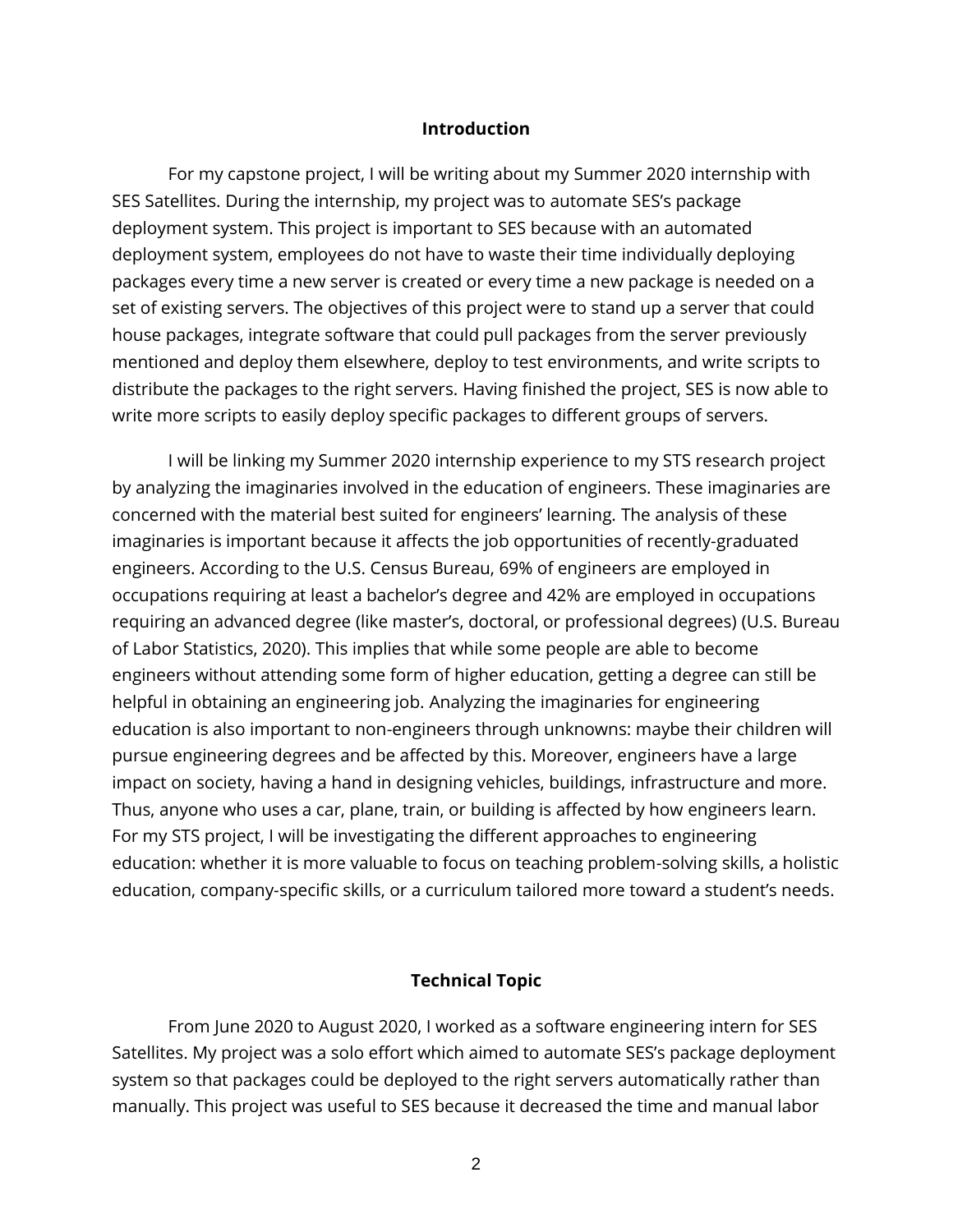involved in its deployment process. SES is one of many tech companies recognizing the benefits of process automation. A study by Red Gate found that 74% of software companies surveyed in 2021 have adopted some automation practices (referred to in the article as DevOps) and this percentage has steadily increased from 47% in 2017 (Sadalage, Little, Fritchey, Jones, Kellenberger, & Giardina, 2021). Moreover, in a 2017 McKinsey Global Institute report, it was found that automation can enable companies to improve performance by reducing errors and improving quality and speed (Manyika, Bughin, Chui, Miremadi, George, Willmott, & Dewhurst, 2017). Thus, the benefits related to automation expose why SES valued my technical project.

The objectives for my project included setting up a Nexus repository where packages could be stored, leveraging Ansible to deploy packages from Nexus to other servers, using Docker containers to test package deployment, and integrating Nexus and Ansible with Bamboo. Previous to my work, SES stored its packages in Bamboo, which is a continuous integration tool. Bamboo does not have automatic, mass deployment and testing capabilities. However, Ansible is a software that offers such features. The issue with using Ansible is that Ansible cannot pull packages from Bamboo very easily, so a Nexus repository needed to be created to store the packages so Ansible could be integrated into the deployment process. For this purpose, I stood up a Nexus repository on a non-critical server as my first task.

After adding some initial packages to Nexus, I created Ansible playbooks that could pull these packages from Nexus and deploy to test servers. It was important to first deploy to test servers to ensure the protection of data and operations in critical servers. I used Docker's container service to simulate critical-server environments to which I could safely deploy. After completing these tests, I integrated Nexus with Bamboo (the continuous integration tool in which packages were previously stored) so that packages built in Bamboo would automatically be stored in Nexus. I then used an Ansible plugin for Bamboo to leverage Ansible's capabilities with Nexus. Using this plugin, I could trigger the execution of an Ansible playbook after a package was finished being built in Bamboo. I wrote this playbook to pull the pre-built package from Nexus and deploy to the critical servers in which it is needed. At this point, the deployment system had been fully automated and all that was left to be done was to edit the deployment locations provided in the playbook that specified where to deploy the specific packages being built. Tests could now also be written into these playbooks if so desired.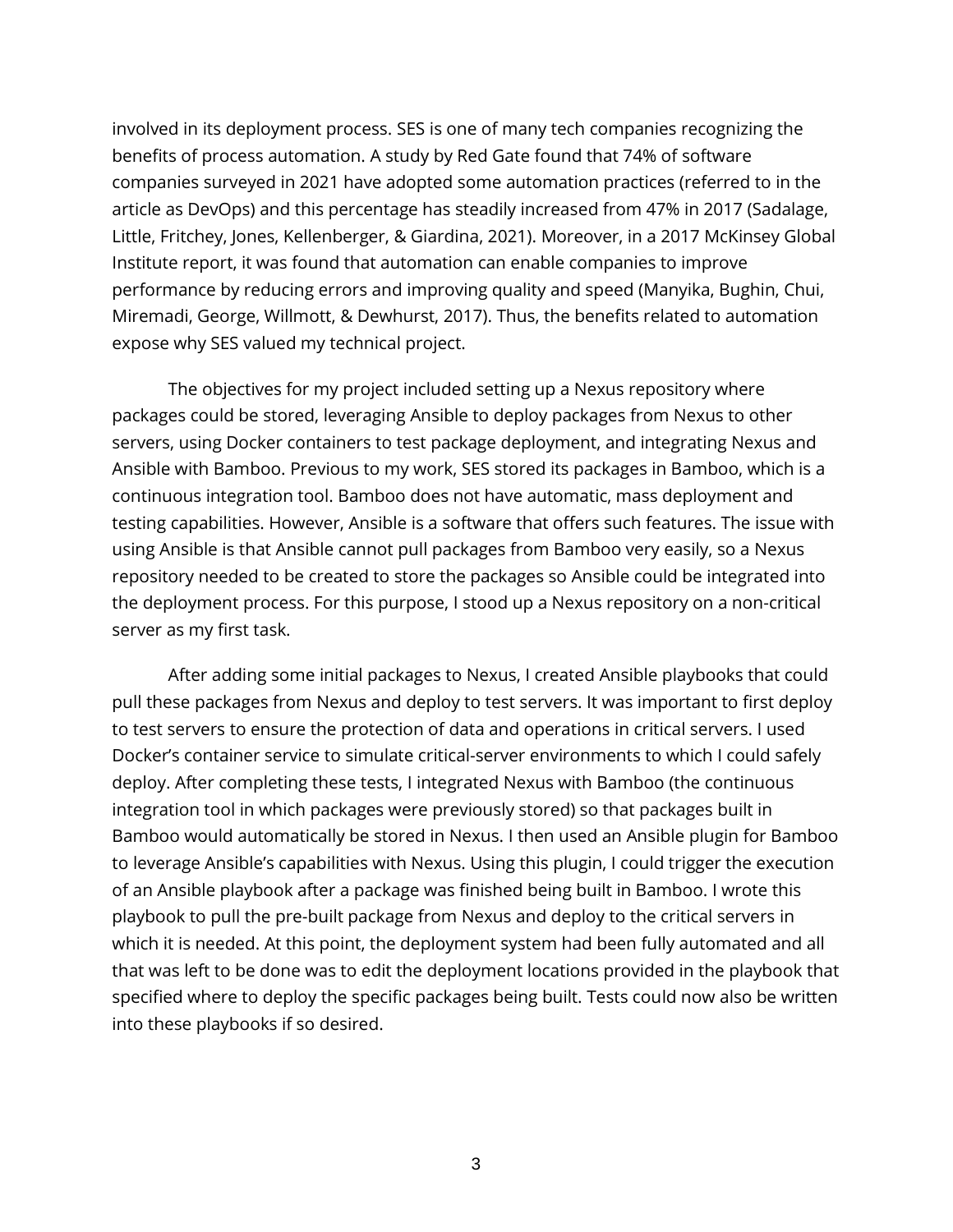#### **STS Topic**

My work for SES Satellites decreased the manual labor and time required to deliver packages to SES's servers. The software involved in this project, like Docker and Ansible, are commonly used among companies. 2019 saw 20% of global organizations run containers and 2021 expects this percentage to rise to 70%, and containers are mostly implemented by Docker and Kubernetes (Hugo & Esposito, 2021). Furthermore, over 16,349 companies started using Ansible in 2021 (Slintel, LLC., 2021). Despite this popularity, these software were unfamiliar to me and created a steep learning curve. This highlighted a potential deficiency in my engineering education and relates to the sociotechnical framework of "imaginaries" by exposing a different perspective of the typical engineering curriculum: maybe (software) engineers should learn software and practices in use by a majority of companies instead of less relevant, fundamental (programming) knowledge. This research will utilize the sociotechnical framework of "imaginaries" by analyzing the various perspectives on engineering education and considering which learning approach to take from now on and in the future. The approaches being considered include stronger focuses on problem-solving skills, a holistic education, company-specific skills, and student-tailored curriculums.

#### **Varying Perspectives of the Engineering Curriculum**

One perspective of engineering education advocates for a large focus on problemsolving skills. A literature review written by scholars at Universiti Teknologi Malaysia argues that technology is ever-changing, making it less critical for engineers to learn present-day technology and more critical for engineers to learn skills that will enable them to learn emerging technologies in the future. In this way, engineering students will be more prepared in the long-term when facing new and unforeseen challenges (Subramaniam, Azmi, & Noordin, 2020).

Another perspective argues for a holistic engineering education. Anders Buch, a professor at Aalborg University in Copenhagen, Denmark, asserts that "to solve real problems in substantive practices, […] narrow engineering skills and knowledge are not sufficient." Thus, some solutions can only be found by considering factors outside of those learned in a non-holistic engineering education (Buch, 2016). Similar to the previous perspective discussed, this approach focuses on engineers' long-term success. However, companies are not always concerned with their employees' long-term performances. Companies like Amazon, Google, and Mosaic employ engineers but have some of the highest recorded employee turnover rates (PayScale, Inc., 2020). Such companies are less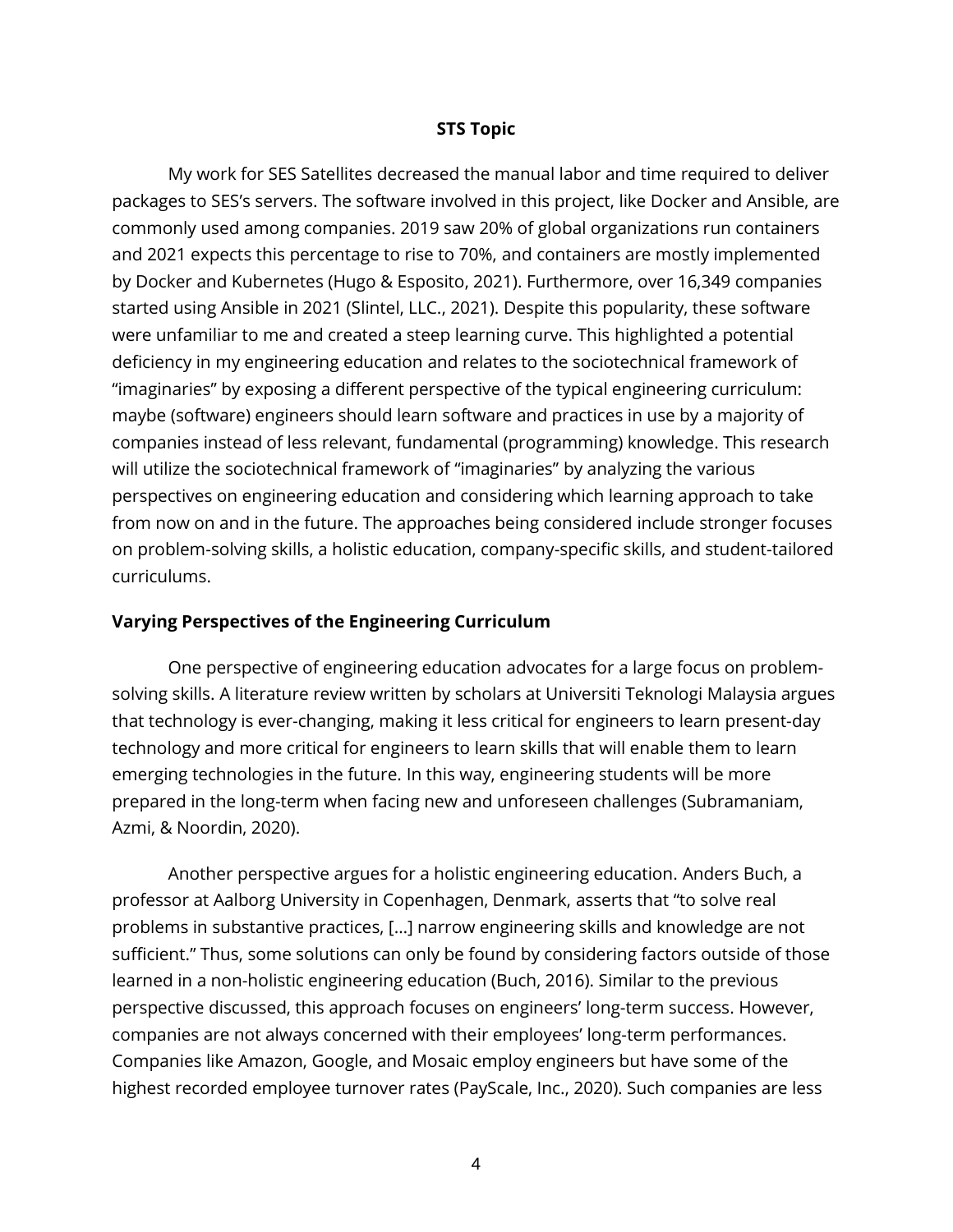concerned with their workers' long-term capabilities and more concerned with their starting knowledge. This introduces yet another perspective.

This perspective values teaching commonly-used company software and methodologies. Engineers with this knowledge are more useful to companies in the shortterm since there is no learning curve. This attracts companies like Google since Google contracts more temporary workers than full-time workers, numbering "121,000 temps and contractors [and] 102,000 full-time employees" (Wakabayashi, 2019). Moreover, learning software like Docker and Ansible will still provide plenty of opportunities in the job market since they are used by many companies. However, not all companies who hire engineers are short-term-goal oriented. Companies like G3 Technologies – a software firm where I was recently employed – focus on their employee retention rates. The Vice President of Engineering at G3, Andrew Park, believes that engineers only improve their technical skills by staying with one company and that the longest-serving G3 employees are his best (Hawes & Park, 2020). Thus, not all companies share the same perspective as those with high employee turnover rates such as Google, Amazon, and Mosaic.

Finally, the last perspective centralizes engineering education around a student's needs. The job-related needs of students vary from person to person and can be influenced by their (and their family's) financial situation. A study conducted for the Journal of Applied Psychology found that students from lower social classes cannot get well-paying jobs as easily as students from higher social classes (DeOrteniis, Van Iddekinge, & Wanberg, 2021). Since students from lower social classes may need to financially support themselves and/or their family, it may be beneficial to focus their education around immediate job preparation rather than around long-term goals like problem-solving skills or getting a holistic education. Moreover, since students must often pay their own tuition, it makes sense to let them tailor their learning to best suit their needs. However, student-tailored curriculums are not limited to students from lower social classes. There are other students (like students who are not pressured to financially support their family) for which learning to problem-solve and getting a holistic education would be more beneficial. In those cases, students can tailor their education around those longer-term goals.

#### **Connection to STS Framework and Technical Internship**

In Hess and Sovacool's "Sociotechnical Matters", the authors describe the framework of technoscientific imaginaries (Hess & Sovacool, 2020). This framework involves examining the collective assumptions and representations of sociotechnical order. Here, the sociotechnical order is the education of engineers and the collective assumptions are the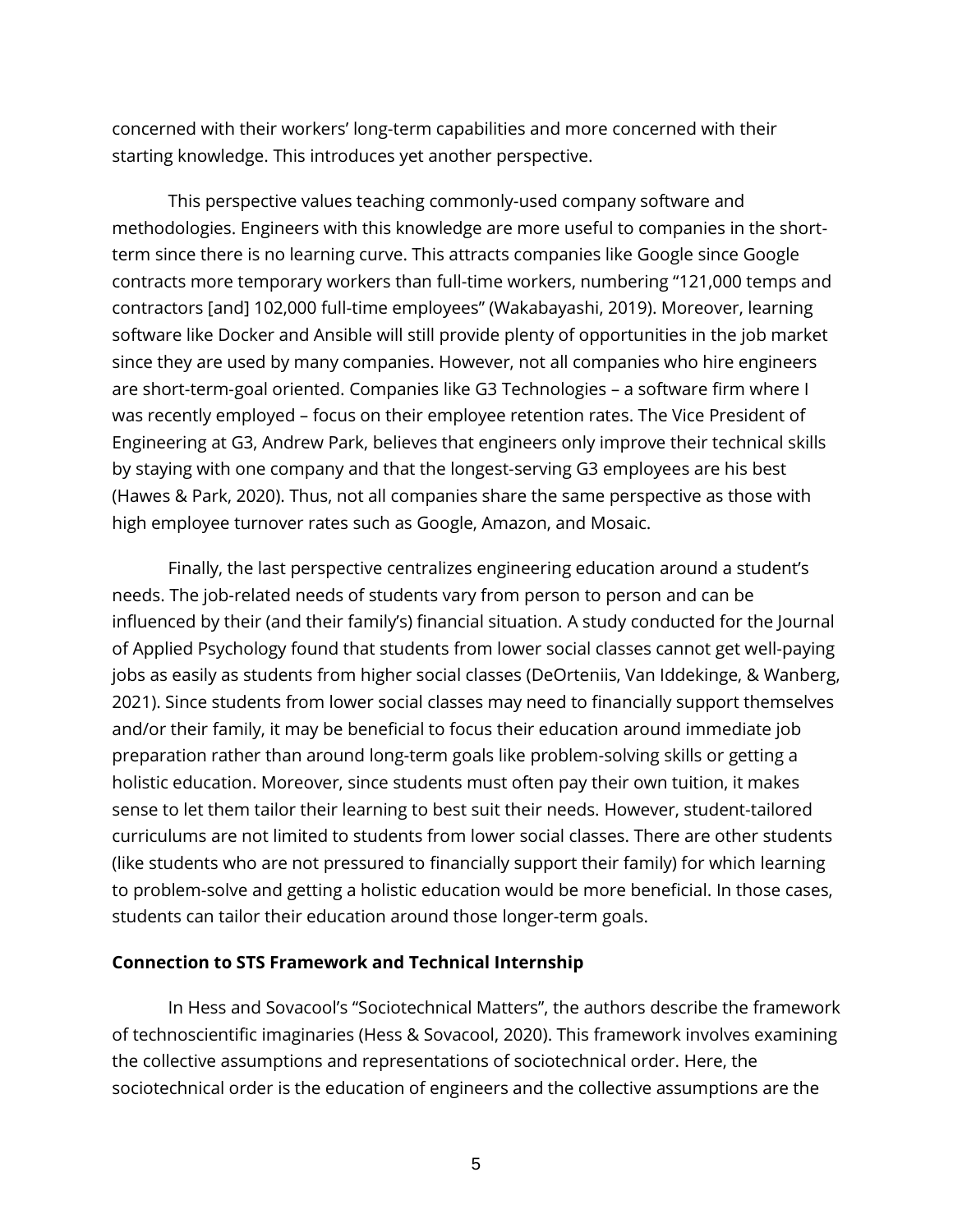differing views of what engineers should learn in school. According to the Accreditation Board for Engineering and Technology (ABET), engineering higher education generally values teaching long-term skills like the ability to problem-solve and the "ability to acquire and apply new knowledge as needed", among a few other objectives (ABET, 2021). This framework also involves considering representations of sociotechnical futures, which in this context, is equivalent to describing what future engineers should look like. Future engineers are shaped by how they learn and what they are taught in higher education. This will ultimately impact everyone since engineering jobs impact all parts of society.

This research relates to my technical internship because approaching engineering education differently could ameliorate the problems brought to light by my internship. My internship consisted of a steep learning curve since the related software and programs were not taught to me in my higher education courses. Internship and job offers are not always guaranteed for engineers who lack the appropriate knowledge. My STS research examines different strategies for approaching engineering education. Considering these different approaches to education and understanding their affects will allow us to identify the best curriculums for engineering students. After this identification, engineering curriculums can be changed (or maintained) accordingly.

#### **Next Steps**

My capstone project is to write a paper about a previous internship experience I had. Next semester, I will take CS 4991 alongside STS 4600 to write this capstone paper. Since my technical topic centers around my previous work, there is no timeline for work that still needs to be completed (since it already finished). The timeline of my technical project was between June 1<sup>st</sup> and August  $7<sup>th</sup>$  (10 weeks long). The first half of the internship consisted of standing up the Nexus server. After I completed this, I set up packages and a Docker registry inside of Nexus, with some containers I could use for testing package deployments with Ansible. Then I wrote Ansible playbooks to deploy Nexus packages to the Docker containers. Finally, I downloaded an Ansible plugin for Bamboo and connected all the deployment pieces so that the process was completely automated. At the beginning of working with each new software (Nexus, Docker, Ansible, and Bamboo), I had to research what these software were and how to use them.

I will submit this prospectus by November 3<sup>rd</sup> and receive feedback from Professor Sean Ferguson soon after. I will then make the necessary edits and submit my revised prospectus sometime in mid-November. Next semester, I will write my full capstone paper.

6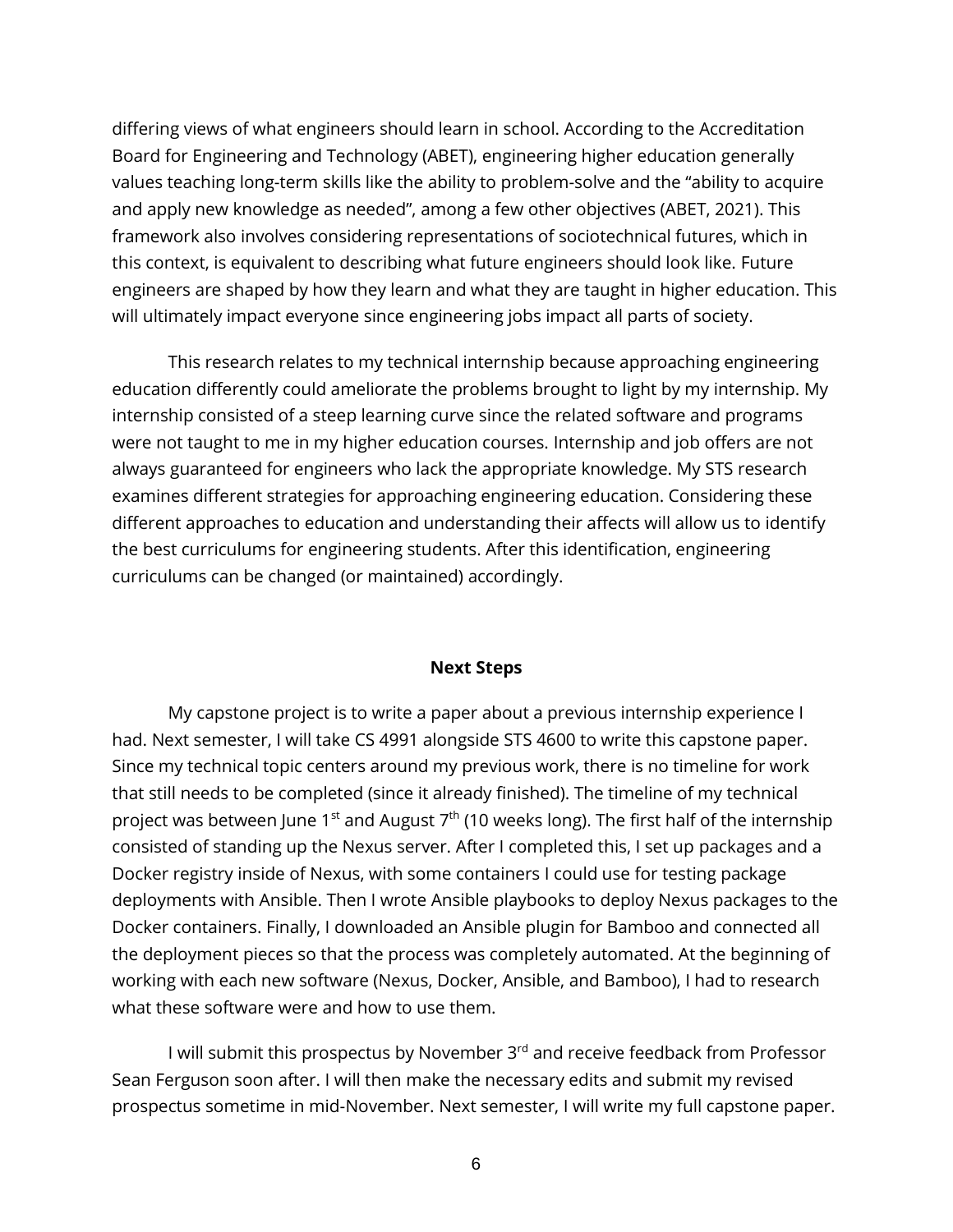# **References**

- ABET. (2021). *Criteria for Accrediting Engineering Programs, 2020 – 2021*. ABET. Retrieved October 31, 2021, from https://www.abet.org/accreditation/accreditationcriteria/criteria-for-accrediting-engineering-programs-2020-2021/.
- Buch, A. (2016). Ideas of holistic engineering meet engineering work practices. *Engineering Studies*, *8*(2), 140–161. https://doi.org/10.1080/19378629.2016.1197227.
- DeOrtentiis, P. S., Van Iddekinge, C. H., & Wanberg, C. R. (2021). Different Starting Lines, Different Finish Times: The Role of Social Class in the Job Search Process. *Journal of Applied Psychology*, 1–15. https://doi.org/10.1037/apl0000915

Hawes, C., & Park, A. (2021, June 1). Summer 2021 Internship at G3 Technologies. personal.

Hess, D. J., & Sovacool, B. K. (2020). Sociotechnical matters: Reviewing and Integrating Science and Technology Studies with energy social science. *Energy Research & Social Science*, *65*, 101462. https://doi.org/10.1016/j.erss.2020.101462.

Hugo, G., & Esposito, J. (2021). (rep.). *DZone Container Trend Report* (pp. 1–16). DZone.

- Manyika, J., Bughin, J., Chui, M., Miremadi, M., George, K., Willmott, P., & Dewhurst, M. (2017, January 12). *A Future that Works: Automation, Employment, and Productivity*. McKinsey & Company. Retrieved November 3, 2021, from https://www.mckinsey.com/~/media/McKinsey/Featured%20Insights/Digital%20Disru ption/Harnessing%20automation%20for%20a%20future%20that%20works/MGI-Afuture-that-works Full-report.ashx.
- PayScale, Inc. (2020). *Top 10 companies with the least loyal employees*. PayScale. Retrieved October 28, 2021, from https://www.payscale.com/data-packages/employeeloyalty/least-loyal-employees.
- Sadalage, P., Little, K., Fritchey, G., Jones, S., Kellenberger, K., & Giardina, A. (2021). *2021 State of Database DevOps Report*. Redgate. Retrieved November 2, 2021, from https://www.red-gate.com/library/2021-state-of-database-devops-report.
- Slintel LLC. (2021). *Ansible Configuration Management Tool: Top Customers and competitor details 2021*. Slintel Image. Retrieved October 27, 2021, from https://www.slintel.com/tech/configuration-management/ansible-market-share.